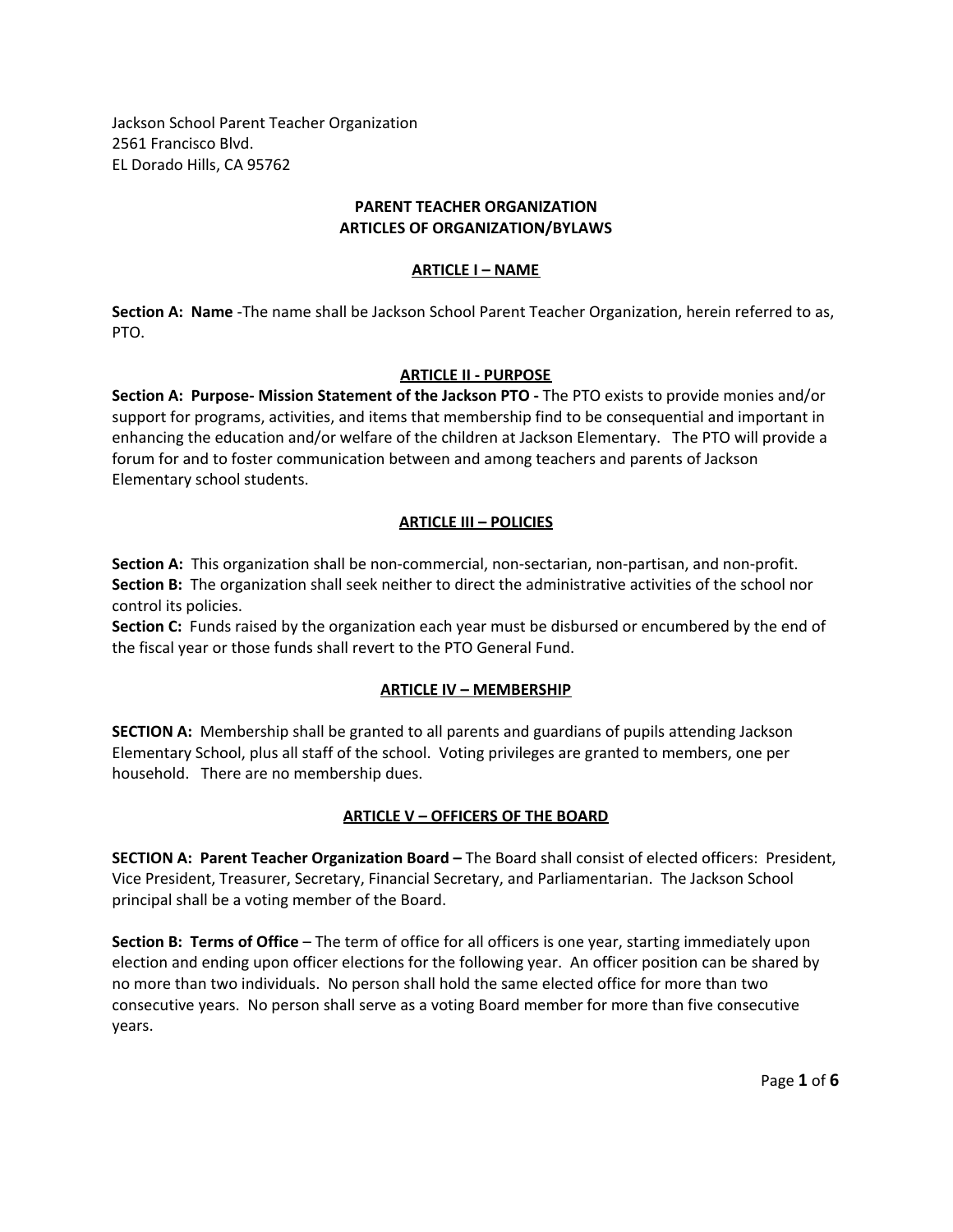**SECTION C: Qualifications –** Any PTO member in good standing may become an officer of the PTO Board.

## **SECTION D: Duties –**

President: The President will have the responsibility for the efficient functioning of the Parent Teacher Organization; Presides over the general membership and board meetings; Acts as liaison to the Jackson Principal and Site Council; consults with and advises other board members; Directs inquiries to appropriate committees and parties; Responsible for public relations within the organization. The President will chair the budget committee and retain all official records of the PTO.

Vice President: The Vice President is responsible for the fundraising efforts or programs which are sponsored by the PTO, except Scrip or Spirit Wear. This means organizing committees by gathering and scheduling of people and volunteers; Collecting ideas, resources and materials; Holding fundraising meetings on a regular basis; Communicating fundraising information to and among parents, teachers, and members of the PTO and PTO Board. IN the event that the PTO President is unable to fulfill his/her duties, the Vice President shall take over the responsibilities of the President.

Treasurer: The Treasurer will maintain a set of record books and the bank account for the PTO General Fund which includes, but not limited to, receiving and paying approved warrants; Coordinate with the Financial Secretary for monthly treasurer's report for the PTO general meeting; Compile information for the PTO tax return following the annual financial procedures review of the books at the end of the fiscal year (June 30).

Secretary: The Secretary will record the minutes of each PTO meeting and assist the President with needed correspondence. The Secretary will supply a copy of the most recent minutes. The minutes shall be provided to the Board for approval at the following meeting and will be posted on the PTO website following approval. The Secretary is responsible for posting meeting dates.

Financial Secretary- The financial Secretary will make all deposits to the PTO General Fund bank account in a timely manner and provide the Treasurer with written statements of such.

Parliamentarian – The Parliamentarian will keep order and ensure that proper procedures are followed at each meeting. The Parliamentarian should have complete knowledge and understanding of the articles and bylaws of the organization.

**SECTION E: Appointed Positions –** The President may appoint PTO members to act as liaisons or committee coordinators in the following positions.

Site Council Liaison - The PTO member would be designated to act as a liaison between the PTO and Site Counsel. This would include attending Site Council meetings and reporting back to the general membership.

PTO/Teacher – This PTO member would be designated to act as the liaison between the PTO and teachers. This should include attending the PTO general meetings, gathering information and ideas from the teachers, relaying PTO information to the teachers, and reporting of same to the general membership.

**SECTION F: Standing Committees –** Standing committees exist to promote the objectives and interests of the organization. The Standing Committees of the organization shall be: Room Parent Coordinator, Power Drive Coordinator, Fall Festival Coordinator, Giving Gala Coordinator, Scrip Coordinator, Box Top Coordinator, Community Coordinator, Data Management Coordinator, Marketing Coordinator, and Apparel Coordinator.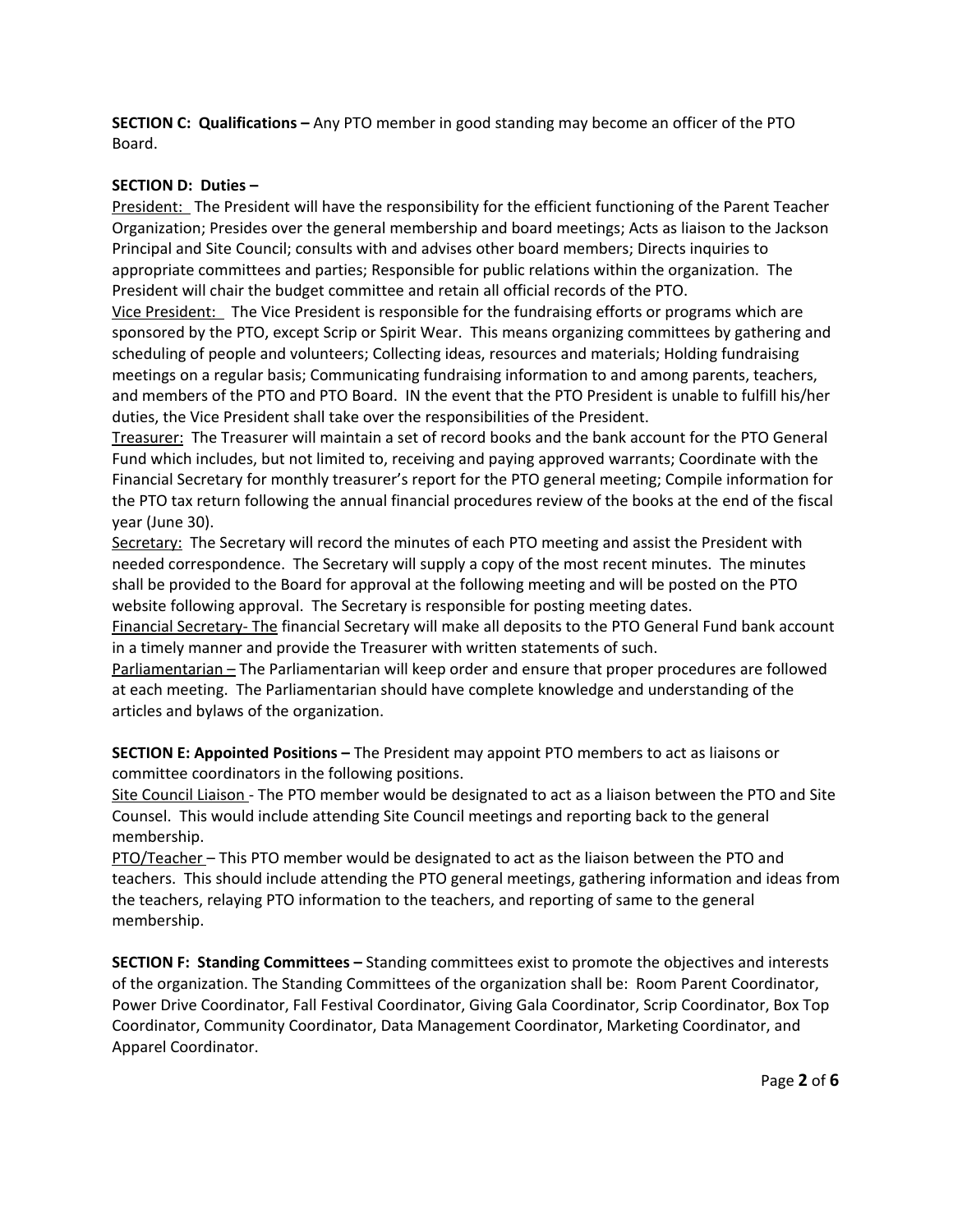Room Parent Coordinator – The Room Parent Coordinator shall work with each teacher to obtain a class parent for each classroom; shall gather the required information for efficient communication with each room parent. Shall Act as the PTO communications liaison for student/family participation events, such as but not limited to Fall Festival baskets, Gala projects, staff appreciation, etc.

Power Drive Coordinator – The Power Drive Coordinator shall organize and coordinate the Power Drive Fundraiser at the beginning of the school year.

Read-a-thon Coordinator - The Read-a-thon Coordinator shall gather volunteers to organize and run the Read-a-thon.

Fall Festival Coordinator – The Fall Festival Coordinator shall gather a committee to organize and execute the Fall Festival. Duties include organization of game and prize booths, vendors, entertainment, and the auction of Fall Festival Baskets.

Giving Gala Coordinator – The Giving Gala Coordinator shall work with the Vice President to organize and execute the Giving Gala.

Scrip Coordinator – The Scrip Coordinator will oversee the Scrip committee that sells the Scrip on behalf of the PTO. The Scrip Coordinator will be responsible for reporting on the Scrip Program's progress monthly at the PTO general meetings. The Scrip Coordinator will oversee the Scrip Treasurer. The Scrip Treasurer is responsible for maintaining a set of record books and the bank account for the Scrip Fund which includes, but is not limited to; Receiving and payment of approved bills; Maintain receipts for deposits and balance the bank statements; compile a monthly report for the PTO general meeting; compile information for the PTO tax return following the annual financial procedures review of the book at the end of the fiscal year.

Box Tops Coordinator – The Box Top Coordinator is responsible for collection, organization, and submission of the Box Tops.

Community Coordinator – The Hospitality Coordinator is responsible for organizing events to welcome families to the school and help build school spirit and community. These events include, but are not limited to, Kindergarten Orientation, Fifth Grade Promotion, Ice Cream Social, Family Fun Events, Spirit Fridays, Dining for Dollars, and Staff Appreciation.

Data Management Coordinator – The Data Coordinator is responsible for managing the PTO database and creating a school directory. The Coordinator shall work with the President to create a family information form, distribute it, and input all data into a master spreadsheet to be used for the school directory and PTO volunteer directory.

Marketing Coordinator – Marketing Coordinator is responsible for the PTO newsletter, marketing and distributing flyers, and graphic designs. The Marketing Coordinator is responsible for maintaining the social media sites and website.

Apparel Coordinator – The Apparel Coordinator is responsible for designing, ordering, storage, marketing, and sales of Jackson School Spirit wear. The Apparel Coordinator is responsible for reporting earning to the PTO treasurer on a monthly basis and following the financial policies of the PTO.

## **ARTICLE VI – NON-COMMERCIAL/NON-PROFIT STATUS**

**SECTION A:** This Organization is organized and operated exclusively for educational purposes within the meaning of Section 501(c)(3) of the Internal Revenue Code.

**SECTION B:** No commercial enterprise and no political candidate shall be endorsed by the organization.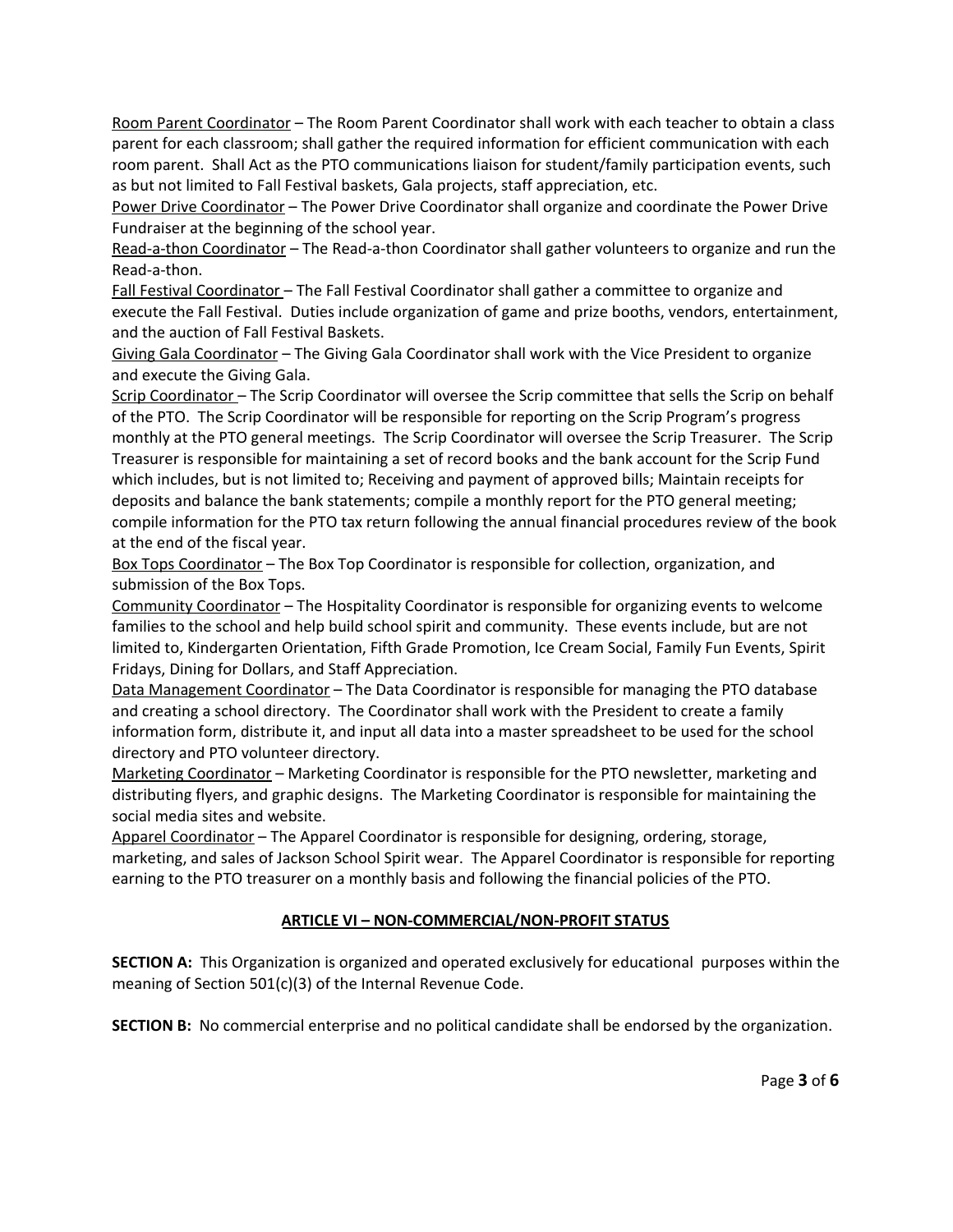**SECTION C:** Neither the name of this organization nor the name of its officers in the official capacities shall be used in any connection with a commercial concern; nor with any partisan interest; nor for any purpose other than the regular work of this organization.

**SECTION D:** No part of the net earnings of the organization shall inure to the benefit of, or be distributed to its members, directors, trustees, officers, or other private persons except that the organization shall be authorized and empowered to pay reasonable compensation for services rendered and to make payments and distributions in the furtherance of the purposes set forth in Article II.

**SECTION E:** Notwithstanding any other provision of these Bylaws/ Articles, the organization shall not carry on any other activities not permitted to be carries on (a) by an organization exempt from Federal Income Tax under section 501 (c)(3) of the Internal revenue Code (or the corresponding provision of any future United States Internal revenue Law) or (b) by any organization contributions to which are deductible under section 170 (c)(2) of the Internal Revenue Code (or the corresponding provision of any future United States Internal Revenue Law).

## **ARTICLE VII – MEETINGS**

**SECTION A:** General PTO meetings will be held to conduct the business of the PTO. The meetings will be held monthly throughout the school year. Special Meetings may be held at the discretion of the Board. Notice of the meeting must be given 24 hours in advance.

**SECTION B: Voting -** Each Officer of the Board is eligible for a single vote. Therefore, if a position is shared by two individuals, those individuals are each allowed a full vote. Absentee and proxy votes are not allowed.

**SECTION C: Quorum –** There must be a minimum of four (4) voting members of the PTO Board present to constitute a quorum for the purpose of voting.

## **ARTICLE VIII – FINANCIAL POLICIES**

**SECTION A: Fiscal year –** The fiscal year of the PTO begins July 1 and ends June 30 of the following year.

**SECTION B: Treasury –** The treasury of this organization shall consist of money accrued by donations and monies raised by the organization. The monies from this treasury shall be issued as per the stated objectives in our Mission Statement, Article II.

## **SECTION C: BUDGET –**

- 1. The fundraising goals and spending budget for the following school year will be discussed no later than April at the general meeting. The budget for same will then be submitted for approval by the PTO Board and voting members prior to the close of the current fiscal year.
- 2. Not less than \$600.00 shall be left in the treasury at the end of any fiscal year, with the specific amount of reserve to be carried forward to the next school year to be set by Board prior to the end of the fiscal year.
- 3. All fundraising projects and programs must be presented and approved by the PTO Board.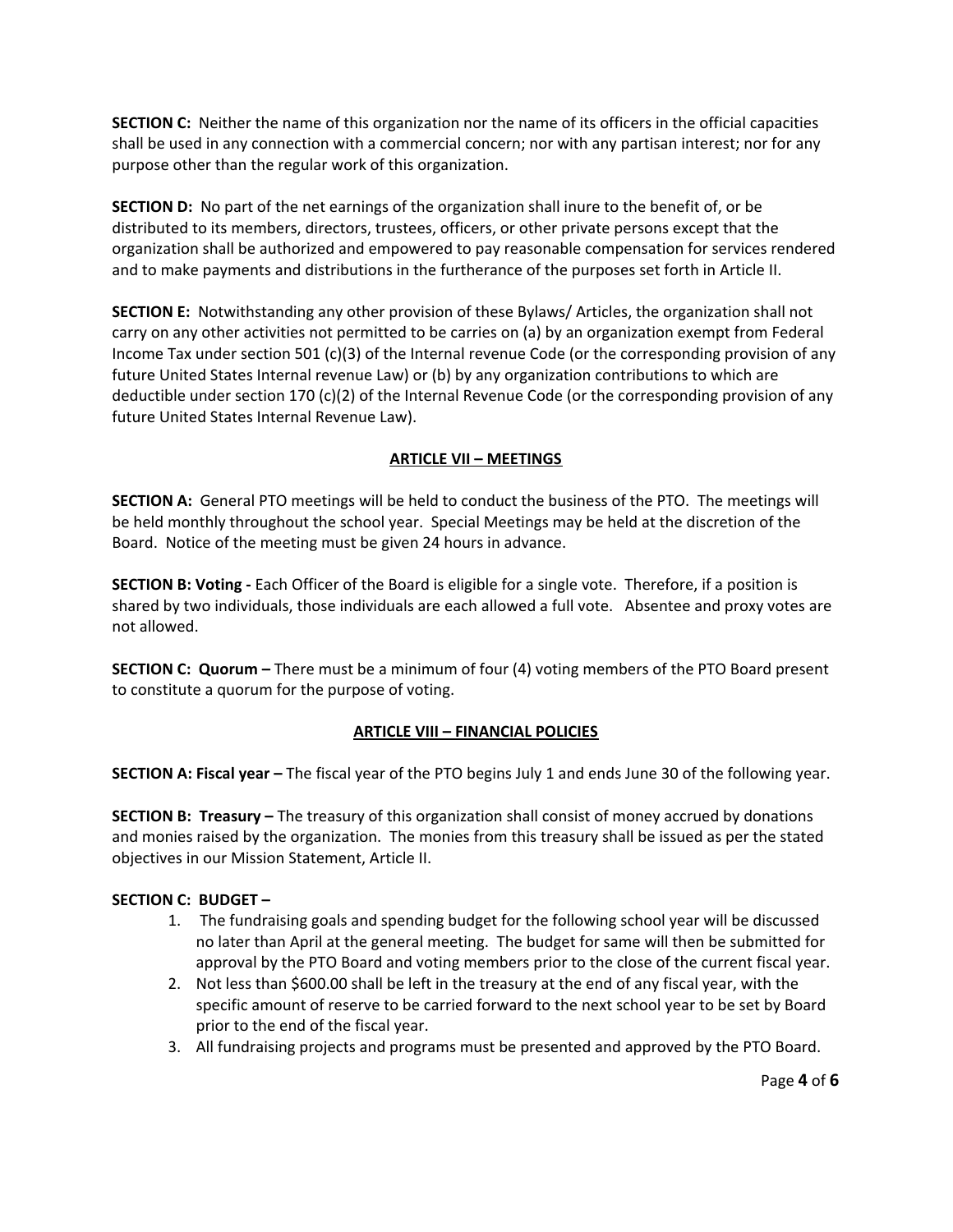- 4. A special project fund may be carried over from year to year until completion of the designated project.
- 5. Any item over \$300.00 not covered by the operating budget or not on the list of approved expenditures shall be presented for a vote to the PTO Board and voting members for approval at a general or special meeting.

# **SECTION D: Accountability –**

- 1. Those members who should choose to spend over an approved budgeted amount will do so at their own personal expense. The exception to this rule is prepaid sales.
- 2. All bank accounts under the PTO name should be subject to at least two (2) signators on each account. At least two (2) Board members should be approved signators on the account should the primary signators not be available.
- 3. All financial activity will be recorded in a computer-based or manual accounting system. The Treasurer will reconcile the account(s) monthly and report all financial activity monthly.
- 4. To assure the general membership that all PTO accounts are accurate, the financial records of the organization shall be reviewed by an appointed reviewing committee at the end of the fiscal year. The financial procedures review should include a written report in order to prepare documents necessary to file the PTO's annual tax return.
- 5. The PTO shall engage a competent professional to prepare the annual tax return at the end of each fiscal year.
- 6. The authority to sign contracts is limited to the President or the President's designee.

# **ARTICLE IX – BYLAW AMENDMENTS**

**SECTION A:** Amendments to these bylaws may be presented by any PTO Board member. These bylaws may be amended by a two-thirds vote of the PTO Board at any regular meeting providing notice was given at the previous meeting. Any amendment to these bylaws must be dated and included with the organization's master copy

# **ARTICLE X – TERMINATION**

**SECTION A:** If at any time this organization does not function in the best interest of the Jackson School, the PTO may be dissolved by a majority vote of the general assembly of membership. In this event, any funds will be used for student welfare within the school.

**Section B:** Upon winding up and dissolution of this organization, after paying or adequately providing for the debts and obligations of the organization, the remaining assets shall be distributed to Jackson Elementary School, an educational institution in Rescue Union School District and which has established its tax exempt status under section 501(c)(3) of the Internal Revenue Code.

**Section C:** However, if the named recipient is not then in existence or no longer a qualified distribute, or unwilling or unable to accept the distribution, then the assets of this organization shall be distributed to a fund, foundation, or organization which is organized and operated exclusively for the purposes specified in section 501(c)(3) of the Internal Revenue Code.